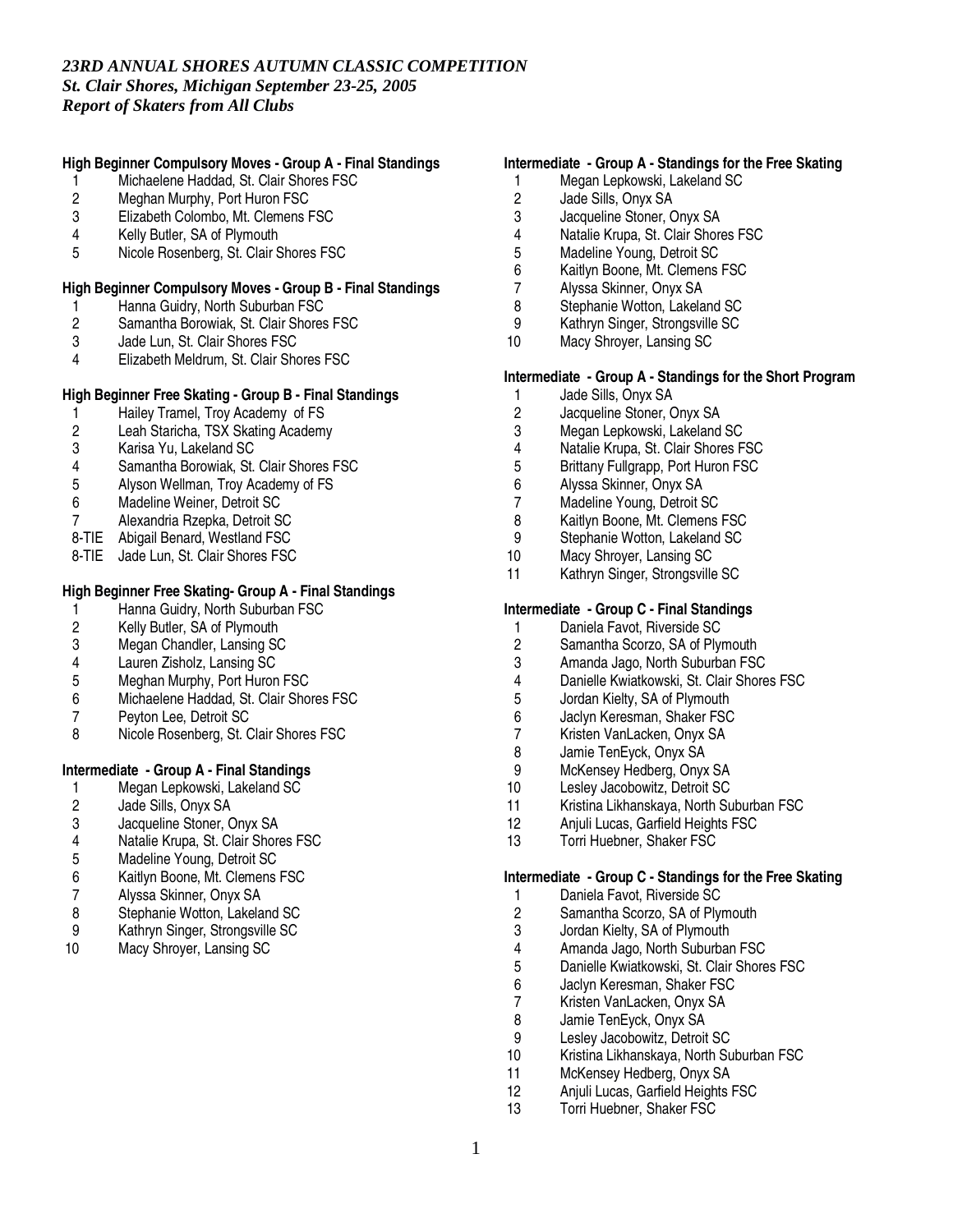# **Intermediate - Group C - Standings for the Short Program**

- 1 Daniela Favot, Riverside SC<br>2 Amanda Jago, North Suburba
- 2 Amanda Jago, North Suburban FSC<br>3 Danielle Kwiatkowski. St. Clair Shore
- Danielle Kwiatkowski, St. Clair Shores FSC
- 4 Samantha Scorzo, SA of Plymouth<br>5 Kristen VanLacken, Onyx SA
- 5 Kristen VanLacken, Onyx SA<br>6 McKensev Hedberg. Onvx SA
- McKensey Hedberg, Onyx SA
- 7 Jaclyn Keresman, Shaker FSC
- 8 Jordan Kielty, SA of Plymouth<br>9 Jamie TenEvck. Onvx SA
- 9 Jamie TenEyck, Onyx SA<br>10 Kristina Likhanskaya, Norl
- 10 Kristina Likhanskaya, North Suburban FSC<br>11 Lesley Jacobowitz, Detroit SC
- 11 Lesley Jacobowitz, Detroit SC<br>12 Torri Huebner, Shaker FSC
- 12 Torri Huebner, Shaker FSC<br>13 Aniuli Lucas, Garfield Heigh
- Anjuli Lucas, Garfield Heights FSC

# **Intermediate - Group B - Final Standings**

- 1 Emily Glassberg, Detroit SC<br>2 Samantha Delgado, Mt. Clen
- 2 Samantha Delgado, Mt. Clemens FSC<br>3 Katie White. Detroit SC
- 3 Katie White, Detroit SC<br>4 Catherine Lenkowski L
- Catherine Lepkowski, Lakeland SC
- 5 Lexi DeNio, Lakeland SC
- 6 Kathleen Weishaar, Detroit SC<br>7 Kylie Papp, Shaker FSC
- 7 Kylie Papp, Shaker FSC<br>8 Abigail Wallace, St. Clair
- Abigail Wallace, St. Clair Shores FSC
- 9 Alexis Blodgett, Lakeland SC<br>10 Kavla Schmitt, Detroit SC
- 10 Kayla Schmitt, Detroit SC<br>11 Alvssa Neph. Lakeland SC
- 11 Alyssa Neph, Lakeland SC<br>12 Sarabeth Perry. Detroit SC
- Sarabeth Perry, Detroit SC
- 13 Jamey Little, Detroit SC

### **Intermediate - Group B - Standings for the Free Skating**

- 1 Emily Glassberg, Detroit SC<br>2 Samantha Delgado, Mt. Clen
- 2 Samantha Delgado, Mt. Clemens FSC<br>3 Lexi DeNio. Lakeland SC
- 3 Lexi DeNio, Lakeland SC
- 4 Katie White, Detroit SC<br>5 Catherine Lepkowski, L
- 5 Catherine Lepkowski, Lakeland SC<br>6 Abigail Wallace, St. Clair Shores FS
- 6 Abigail Wallace, St. Clair Shores FSC
- 7 Kathleen Weishaar, Detroit SC<br>8 Alexis Blodgett, Lakeland SC
- 8 Alexis Blodgett, Lakeland SC<br>9 Kavla Schmitt, Detroit SC
- 9 Kayla Schmitt, Detroit SC
- 10 Kylie Papp, Shaker FSC
- 11 Alyssa Neph, Lakeland SC<br>12 Sarabeth Perry Detroit SC
- 12 Sarabeth Perry, Detroit SC<br>13 Jamey Little Detroit SC
- Jamey Little, Detroit SC

# **Intermediate - Group B - Standings for the Short Program**

- 1 Emily Glassberg, Detroit SC<br>2 Catherine Lepkowski, Lakela
- 2 Catherine Lepkowski, Lakeland SC<br>3 Kylie Papp, Shaker FSC
- Kylie Papp, Shaker FSC
- 4 Katie White, Detroit SC
- 5 Kathleen Weishaar, Detroit SC
- 6 Samantha Delgado, Mt. Clemens FSC
- 7 Lexi DeNio, Lakeland SC
- 8 Alexis Blodgett, Lakeland SC<br>9 Sarabeth Perry Detroit SC
- 9 Sarabeth Perry, Detroit SC<br>10 Alyssa Neph. Lakeland SC
- 
- 10 Alyssa Neph, Lakeland SC<br>11 Kayla Schmitt, Detroit SC
- 11 Kayla Schmitt, Detroit SC<br>12 Abigail Wallace, St. Clair 9 12 Abigail Wallace, St. Clair Shores FSC<br>13 Jamey Little. Detroit SC
- Jamey Little, Detroit SC

#### **Intermediate Dance - Final Standings**

- 1 Shannon Hurst, St. Clair Shores FSC<br>2 Gabrielle Aldridge, FSC of Birminghar
- 2 Gabrielle Aldridge, FSC of Birmingham
- 3 Laura VanReyendam, St. Clair Shores FSC
- 4 Andriana Vetor, Detroit SC
- 5 Shayna Whitfield, St. Clair Shores FSC

# **Intermediate Dance - Standings for the First Dance**

- 1 Gabrielle Aldridge, FSC of Birmingham<br>2 Shannon Hurst, St. Clair Shores FSC
- 2 Shannon Hurst, St. Clair Shores FSC<br>3 Laura VanRevendam. St. Clair Shores
- 3 Laura VanReyendam, St. Clair Shores FSC<br>4 Andriana Vetor Detroit SC
- 4 Andriana Vetor, Detroit SC<br>5 Shavna Whitfield, St. Clair 9
- 5 Shayna Whitfield, St. Clair Shores FSC

#### **Intermediate Dance - Standings for the First Final Round Dance**

- 1 Shannon Hurst, St. Clair Shores FSC
- 
- 2 Gabrielle Aldridge, FSC of Birmingham 3 Laura VanReyendam, St. Clair Shores FSC
- 4 Andriana Vetor, Detroit SC<br>5 Shayna Whitfield, St. Clair (
- 5 Shayna Whitfield, St. Clair Shores FSC

#### **Intermediate Ladies Free Skating Championship - Final Standings**

- 
- 1 Emily Glassberg, Detroit SC<br>2 Catherine Lepkowski, Lakela Catherine Lepkowski, Lakeland SC
- 3 Lexi DeNio, Lakeland SC
- 
- 4 Daniela Favot, Riverside SC<br>5 Samantha Delgado Mt. Clen 5 Samantha Delgado, Mt. Clemens FSC<br>6 Katie White. Detroit SC
- 
- 6 Katie White, Detroit SC<br>7 Jade Sills. Onvx SA 7 Jade Sills, Onyx SA<br>8 Madeline Young, De
- 
- 8 Madeline Young, Detroit SC<br>9 Natalie Krupa St Clair Shor Natalie Krupa, St. Clair Shores FSC
- 
- 10 Jacqueline Stoner, Onyx SA<br>11 Samantha Scorzo, SA of Plv
- 11 Samantha Scorzo, SA of Plymouth<br>12 Amanda Jago, North Suburban FSC Amanda Jago, North Suburban FSC
- 13 Danielle Kwiatkowski, St. Clair Shores FSC
- 
- 14 Megan Lepkowski, Lakeland SC<br>15 Jordan Kielty, SA of Plymouth Jordan Kielty, SA of Plymouth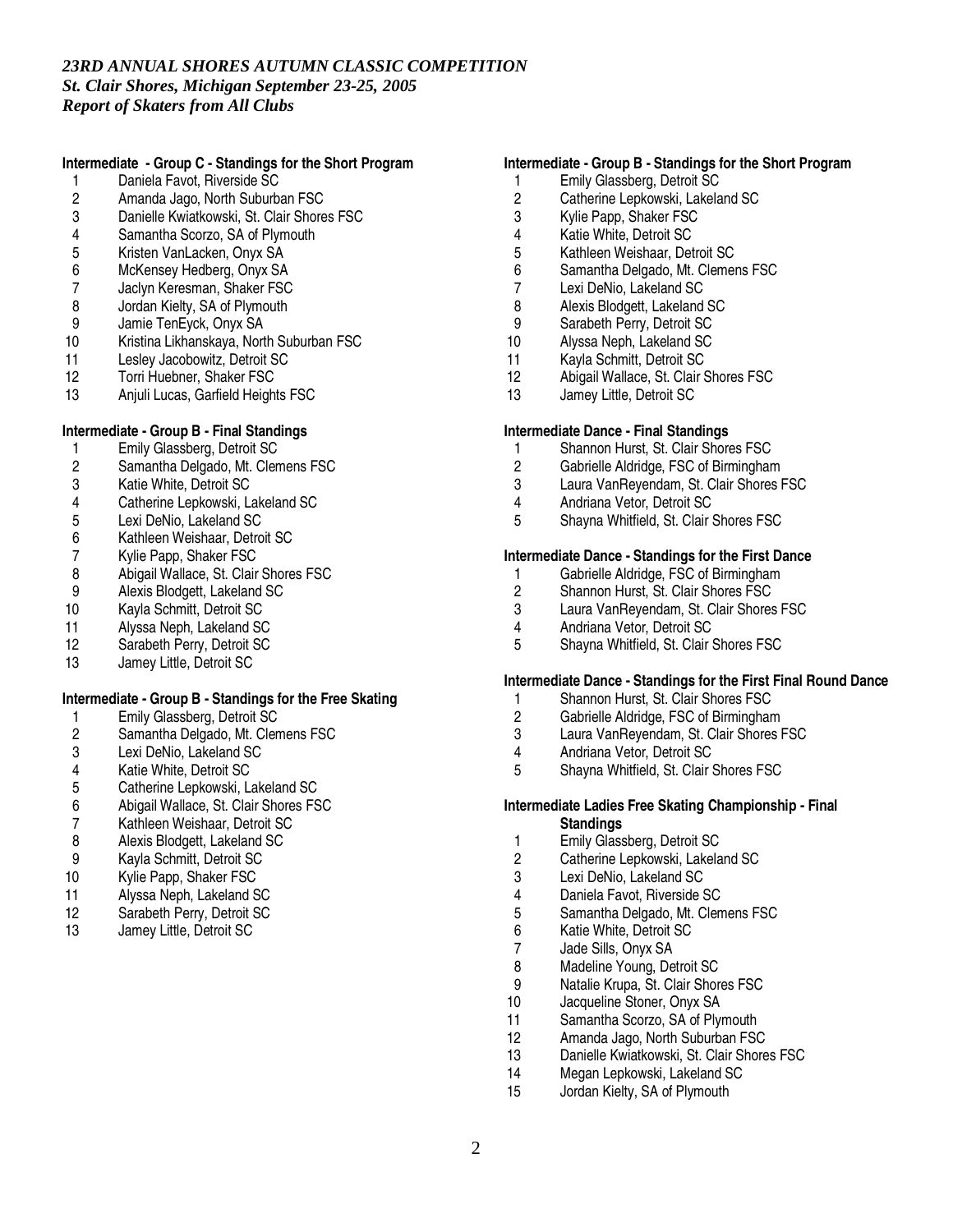### **Intermediate Men - Final Standings**

- 1 Justin Brachat, DuPage FSC<br>2 Zachariah Szabo, Strongsville
- 2 Zachariah Szabo, Strongsville SC<br>3 Kurt Weiss. Detroit SC
- Kurt Weiss, Detroit SC
- 4 Robert Spense Feller, Detroit SC<br>5 Daniel Eaton, Detroit SC
- 5 Daniel Eaton, Detroit SC<br>6 William Crawford, Lakela
- William Crawford, Lakeland SC
- 7 Alex Fabian, Fort Wayne ISC
- 8 Mark Zellefrow, St. Clair Shores FSC<br>9 Andrew Ko Arctic FSC
- Andrew Ko, Arctic FSC

# **Intermediate Men - Standings for the Free Skating**

- 1 Justin Brachat, DuPage FSC<br>2 Zachariah Szabo, Strongsville
- 2 Zachariah Szabo, Strongsville SC<br>3 Kurt Weiss. Detroit SC
- 3 Kurt Weiss, Detroit SC<br>4 Robert Spense Feller. I
- 4 Robert Spense Feller, Detroit SC<br>5 Daniel Eaton, Detroit SC
- 5 Daniel Eaton, Detroit SC
- 6 William Crawford, Lakeland SC
- 7 Alex Fabian, Fort Wayne ISC<br>8 Mark Zellefrow St Clair Shore
- Mark Zellefrow, St. Clair Shores FSC
- 9 Andrew Ko, Arctic FSC

# **Intermediate Men - Standings for the Short Program**

- 1 Justin Brachat, DuPage FSC<br>2 Kurt Weiss, Detroit SC
- 2 Kurt Weiss, Detroit SC<br>3 Zachariah Szabo. Stror
- 3 Zachariah Szabo, Strongsville SC<br>4 Mark Zellefrow. St. Clair Shores F.
- 4 Mark Zellefrow, St. Clair Shores FSC<br>5 William Crawford. Lakeland SC
- 5 William Crawford, Lakeland SC
- 6 Alex Fabian, Fort Wayne ISC<br>7 Daniel Eaton, Detroit SC
- Daniel Eaton, Detroit SC
- 8 Robert Spense Feller, Detroit SC
- 9 Andrew Ko, Arctic FSC

# **Intermediate Pairs Free Skating - Final Standings**

- 1 Emily Glassberg, Detroit SC<br>1 Kurt Weiss. Detroit SC
- 1 Kurt Weiss, Detroit SC<br>2 Jennifer Johnson, Detro
- 2 Jennifer Johnson, Detroit SC<br>2 Stephen Johnson, Detroit SC
- Stephen Johnson, Detroit SC

# **Intermediate Spins and Moves - Final Standings**

- 1 Samantha Scorzo, SA of Plymouth<br>2 Kylie Papp, Shaker FSC
- 2 Kylie Papp, Shaker FSC<br>3 Jordan Kielty SA of Plyn
- 3 Jordan Kielty, SA of Plymouth<br>4 Laura Van Revendam St Clair
- Laura VanReyendam, St. Clair Shores FSC

# **Junior Dance - Final Standings**

- 1 Kayleah Crosby, Arctic FSC<br>2 Harmony Risca, Detroit SC
- Harmony Risca, Detroit SC

# **Junior Dance - Standings for the First Dance**

- 1 Kayleah Crosby, Arctic FSC
- 2 Harmony Risca, Detroit SC

# **Junior Dance - Standings for the First Final Round Dance**

- 1 Kayleah Crosby, Arctic FSC<br>2 Harmony Risca, Detroit SC
- Harmony Risca, Detroit SC

### **Juvenile Boys Free Skating - Final Standings**

- 1 Matthew Ko, Arctic FSC<br>2 Nicholas Fisk, St, Clair S
- 2 Nicholas Fisk, St. Clair Shores FSC
- 3 Davis Nixon, Lakeland SC
- 4 Alexander Newman, SC of Novi<br>5 Jared Weiss. Mt. Clemens FSC
- 5 Jared Weiss, Mt. Clemens FSC<br>6 Cameron Lohrmann. Onvx SA
- 6 Cameron Lohrmann, Onyx SA

### **Juvenile Boys Short Program - Final Standings**

- 1 Matthew Ko, Arctic FSC<br>2 Davis Nixon. Lakeland S
- 2 Davis Nixon, Lakeland SC

### **Juvenile Dance - Final Standings**

- 1 Lara Willmarth, St. Clair Shores FSC
- 2 Danielle Forhan, St. Clair Shores FSC<br>3 Shlomit Brodie Berkley Royal Blades I
- 3 Shlomit Brodie, Berkley Royal Blades FSC
- 4 Tricia Pasque, St. Clair Shores FSC
- 5 Melanie Blaszkowski, St. Clair Shores FSC<br>6 Allison Pasque, St. Clair Shores FSC
- Allison Pasque, St. Clair Shores FSC

### **Juvenile Dance - Standings for the First Dance**

- 1 Lara Willmarth, St. Clair Shores FSC<br>2 Danielle Forhan. St. Clair Shores FSC
- 2 Danielle Forhan, St. Clair Shores FSC<br>3 Tricia Pasque. St. Clair Shores FSC
- 3 Tricia Pasque, St. Clair Shores FSC<br>4 Shlomit Brodie, Berkley Royal Blades
- 4 Shlomit Brodie, Berkley Royal Blades FSC
- Allison Pasque, St. Clair Shores FSC
- 6 Melanie Blaszkowski, St. Clair Shores FSC

### **Juvenile Dance - Standings for the First Final Round Dance**

- 1 Lara Willmarth, St. Clair Shores FSC<br>2 Danielle Forhan, St. Clair Shores FSC
- 2 Danielle Forhan, St. Clair Shores FSC<br>3 Shlomit Brodie. Berklev Roval Blades F
- 3 Shlomit Brodie, Berkley Royal Blades FSC<br>4 Tricia Pasque. St. Clair Shores FSC
- 4 Tricia Pasque, St. Clair Shores FSC<br>5 Melanie Blaszkowski. St. Clair Shore
- 5 Melanie Blaszkowski, St. Clair Shores FSC<br>6 Allison Pasque. St. Clair Shores FSC
- Allison Pasque, St. Clair Shores FSC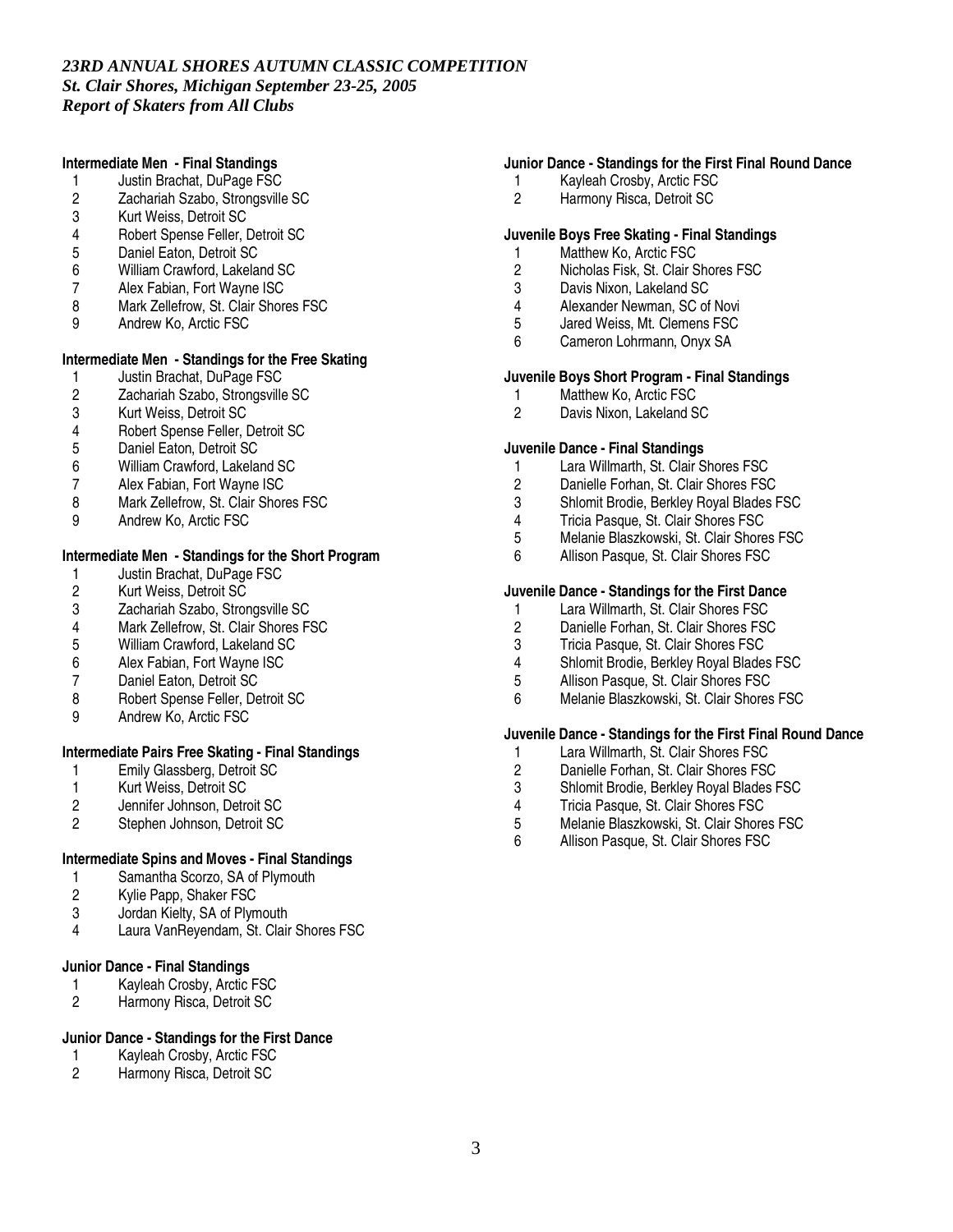# **Juvenile Free Skating - Championship - Final Standings**

- 1 Shelby Sylvester, Mt. Clemens FSC<br>2 Sarah Cifaldi, Detroit SC
- 2 Sarah Cifaldi, Detroit SC<br>3 Olivia LaFond. Ann Arbor
- 3 Olivia LaFond, Ann Arbor FSC
- 4 Rachel West, Detroit SC<br>5 Jessica Schilkey, Port Hu
- 5 Jessica Schilkey, Port Huron FSC<br>6 Veronica Hochstein, St. Clair Shor
- Veronica Hochstein, St. Clair Shores FSC
- 7 Erika Lee Krol, Onyx SA
- 8 Salena Vang, St. Clair Shores FSC<br>9 Havlev Donaldson. Stars FSC of Te
- 9 Hayley Donaldson, Stars FSC of Texas<br>10 Jennifer Sterbenz, Detroit SC
- 10 Jennifer Sterbenz, Detroit SC<br>11 Emily Montreuil, St. Clair Shor
- 11 Emily Montreuil, St. Clair Shores FSC<br>12 Chelsea Naumann. St. Clair Shores F.
- 12 Chelsea Naumann, St. Clair Shores FSC<br>13 Rachel Cole. Detroit SC
- 13 Rachel Cole, Detroit SC<br>14 Kelsev Lynn Wright, Lang
- Kelsey Lynn Wright, Lansing SC

# **Juvenile Free Skating - Group A - Final Standings**

- 
- 1 Shelby Sylvester, Mt. Clemens FSC<br>2 Hayley Donaldson, Stars FSC of Tex 2 Hayley Donaldson, Stars FSC of Texas<br>3 Jennifer Sterbenz. Detroit SC
- 3 Jennifer Sterbenz, Detroit SC
- 
- 4 Jessica Schilkey, Port Huron FSC 5 Chelsea Naumann, St. Clair Shores FSC<br>6 Meghan Erikson, Detroit SC
- 
- 6 Meghan Erikson, Detroit SC
- 7 Lara Willmarth, St. Clair Shores FSC<br>8 Kimberly Morawski, St. Clair Shores I 8 Kimberly Morawski, St. Clair Shores FSC<br>9 Vanessa Wade. Arctic FSC
- 
- 9 Vanessa Wade, Arctic FSC<br>10 Alexandria Carr. Ann Arbor Alexandria Carr, Ann Arbor FSC
- 11 Colleen Clancy, Kalamazoo FSC
- 
- 12 Taylor Wiedemann, Detroit SC<br>13 Morgan Rickert, Lakeland SC Morgan Rickert, Lakeland SC

# **Juvenile Free Skating - Group B - Final Standings**

- 1 Sarah Cifaldi, Detroit SC<br>2 Olivia LaFond. Ann Arbor
- 2 Olivia LaFond, Ann Arbor FSC<br>3 Erika Lee Krol, Onyx SA
- 3 Erika Lee Krol, Onyx SA
- 4 Veronica Hochstein, St. Clair Shores FSC<br>5 Katelyn Walter. Garden City FSC
- 5 Katelyn Walter, Garden City FSC<br>6 Alix Moore. Detroit SC
- 6 Alix Moore, Detroit SC<br>7 Emily Laughlin, Bowlin
- 7 Emily Laughlin, Bowling Green FSC<br>8 Erin Gales. Detroit SC
- 8 Erin Gales, Detroit SC<br>9 Jocelyn Keresman, Sh
- Jocelyn Keresman, Shaker FSC
- 10 Kendall Calcaterra, Onyx SA<br>11 Danielle Forhan St Clair Sho
- 11 Danielle Forhan, St. Clair Shores FSC<br>12 Sarah Daly Detroit SC
- Sarah Daly, Detroit SC

# **Juvenile Free Skating - Group C - Final Standings**

- 1 Rachel West, Detroit SC<br>2 Salena Vang, St. Clair Sh
- 2 Salena Vang, St. Clair Shores FSC<br>3 Kelsev Lynn Wright. Lansing SC
- 3 Kelsey Lynn Wright, Lansing SC
- 4 Emily Montreuil, St. Clair Shores FSC<br>5 Rachel Cole. Detroit SC
- 5 Rachel Cole, Detroit SC<br>6 Katherine Heppner, St. 0
- Katherine Heppner, St. Clair Shores FSC
- 7 Jaylyn Kelly, Lansing SC
- 8 Caroline Knoop, Shaker FSC<br>9 Anna Li SC of Novi
- 9 Anna Li, SC of Novi<br>10 Rachel Leggett, Det
- 10 Rachel Leggett, Detroit SC<br>11 Jenny Cardellini, Shaker FS
- 11 Jenny Cardellini, Shaker FSC<br>12 Tavlor Ewing, Hiawatha SC
- Taylor Ewing, Hiawatha SC

### **Juvenile Short Program - Group A - Final Standings**

- 1 Erin Gales, Detroit SC<br>2 Meghan Erikson, Detro
- 2 Meghan Erikson, Detroit SC<br>3 Caroline Knoop, Shaker FSC
- Caroline Knoop, Shaker FSC
- 4 Olivia LaFond, Ann Arbor FSC<br>5 Katelyn Walter Garden City FS
- 5 Katelyn Walter, Garden City FSC
- 6 Ellen Krzezewski, St. Clair Shores FSC
- 7 Alexandria Carr, Ann Arbor FSC<br>8 Ashton Miller. Lansing SC
- 8 Ashton Miller, Lansing SC<br>9 Kendall Calcaterra, Onvx 9
- 9 Kendall Calcaterra, Onyx SA
- 10 Kyla Cools, St. Clair Shores FSC<br>11 Jocelyn Keressman, Shaker FSC
- 11 Jocelyn Keressman, Shaker FSC<br>12 Alexandra Aldridge. Detroit SC
- Alexandra Aldridge, Detroit SC
- 13 Taylor Ewing, Hiawatha SC

### **Juvenile Short Program - Group B - Final Standings**

- 1 Rachel West, Detroit SC
- 2 Salena Vang, St. Clair Shores FSC<br>3 Jennifer Sterbenz, Detroit SC
- 3 Jennifer Sterbenz, Detroit SC<br>4 Havlev Donaldson, Stars FSC
- 
- 4 Hayley Donaldson, Stars FSC of Texas<br>5 Katherine Heppner, St. Clair Shores FS 5 Katherine Heppner, St. Clair Shores FSC<br>6 Rachel Hackett, St. Clair Shores FSC
- 6 Rachel Hackett, St. Clair Shores FSC<br>7 Tavlor Wiedemann. Detroit SC
- 7 Taylor Wiedemann, Detroit SC<br>8 Colleen Clancv. Kalamazoo FS
- 8 Colleen Clancy, Kalamazoo FSC<br>9 Rachel Cole, Detroit SC
- 9 Rachel Cole, Detroit SC<br>10 Jenny Cardellini, Shaker
- Jenny Cardellini, Shaker FSC
- 11 Lara Willmarth, St. Clair Shores FSC
- 12 Sarah Daly, Detroit SC
- 13 Chandler Barr, Detroit SC

#### **Juvenile Spins and Moves - Final Standings**

- 1 Hayley Donaldson, Stars FSC of Texas<br>2 Anna Li. SC of Novi
- 2 Anna Li, SC of Novi

### **Low Beginner Compulsory Moves - Group B - Final Standings**

- 1 Alexandra McPherson, Ann Arbor FSC<br>2 Veronica Heitz. Port Huron FSC
- 2 Veronica Heitz, Port Huron FSC
- 3 Brittany Zdanowitz, Lansing FSC<br>4 Kellen Cansfield, Port Huron FSC
- 4 Kellen Cansfield, Port Huron FSC<br>5 Skylar Baker Individual Member
- 5 Skylar Baker, Individual Member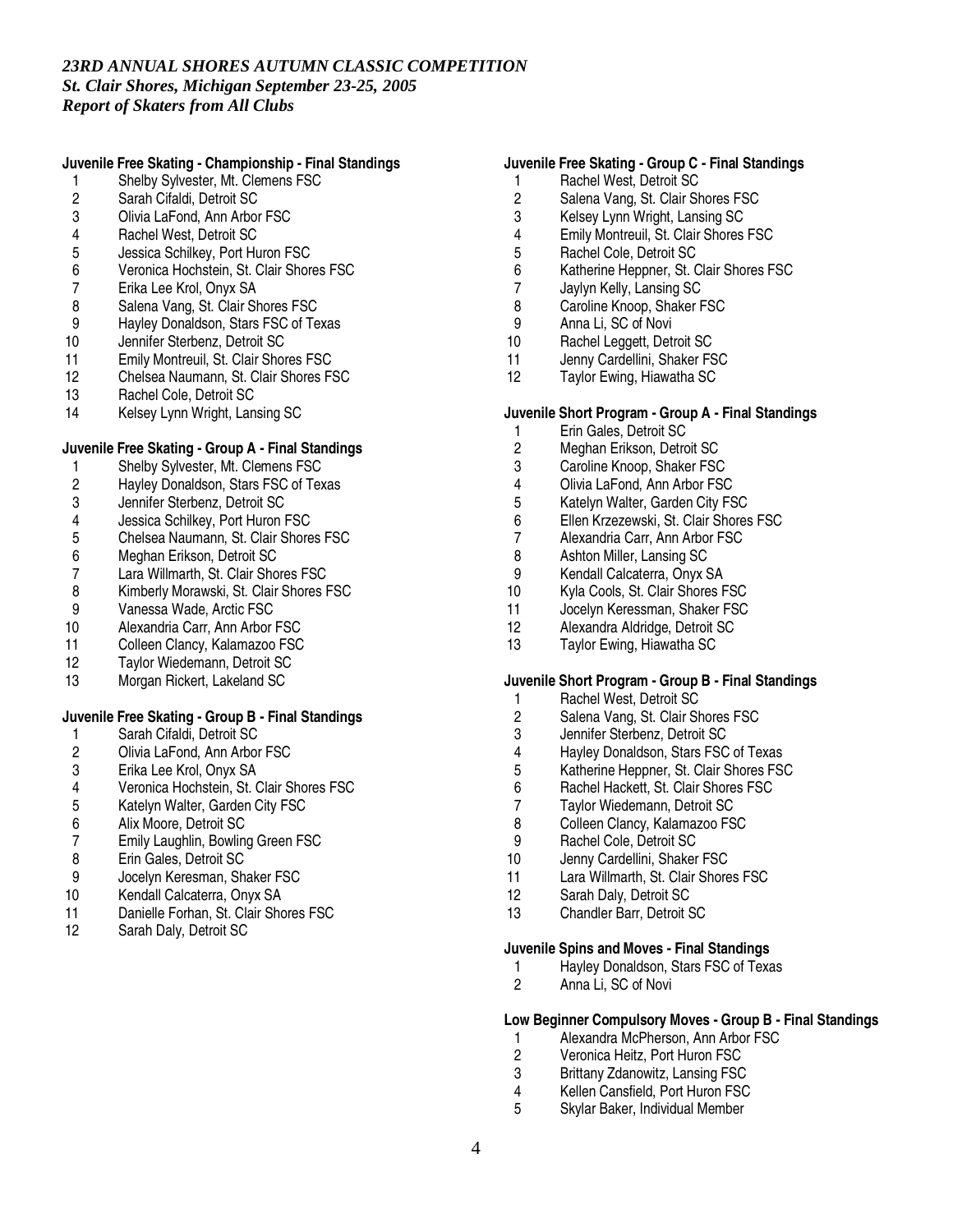### **Low Beginner Compulsory Moves- Group A - Final Standings**

- 1 Maria Mulligan, Port Huron FSC<br>2 Jennalyn Pangborn, St. Clair Sho
- 2 Jennalyn Pangborn, St. Clair Shores FSC<br>3 Remington Bennett. Lakeland SC
- 3 Remington Bennett, Lakeland SC
- 4 Alexandra Kaul, St. Clair Shores FSC<br>5 Havlev Marlow. Individual Member
- 5 Hayley Marlow, Individual Member

### **Low Beginner Free Skating - Group A - Final Standings**

- 1 Octavia Renke, Troy Academy of FS<br>2 Maria Mulligan, Port Huron FSC
- 2 Maria Mulligan, Port Huron FSC
- 3 Elizabeth Colombo, Mt. Clemens FSC<br>4 Jennalyn Pangborn, St. Clair Shores F.
- 4 Jennalyn Pangborn, St. Clair Shores FSC
- 5 Remington Bennett, Lakeland SC<br>6 Madison Gietzen. Onvx SA
- 6 Madison Gietzen, Onyx SA

# **Low Beginner Free Skating - Group B - Final Standings**

- 1 Maureen Wu, Detroit SC<br>2 Madeline Meek, Detroit S
- 2 Madeline Meek, Detroit SC<br>3 Alexandra McPherson. Ann
- 3 Alexandra McPherson, Ann Arbor FSC<br>4 Brooke Ford St Clair Shores FSC
- 4 Brooke Ford, St. Clair Shores FSC<br>5 Alexandra Kaul, St. Clair Shores FS
- 5 Alexandra Kaul, St. Clair Shores FSC
- 6 Shoshana Zygelman, Detroit SC<br>7 Kavla Anderson, North Suburban
- Kayla Anderson, North Suburban FSC

### **Low Beginner Free Skating - Group C - Final Standings**

- 1 Alexis Lastomirsky, Troy Academy of FS<br>2 Veronica Heitz. Port Huron FSC
- 2 Veronica Heitz, Port Huron FSC<br>3 Elizabeth Meldrum. St. Clair Sho
- 3 Elizabeth Meldrum, St. Clair Shores FSC
- 4 Emily O'Toole, FSC of Birmingham<br>5 Felicity Risca. Detroit SC
- 5 Felicity Risca, Detroit SC
- 6 Shannon Manz, Lakeland SC
- 7 Skylar Baker, Individual Member

#### **Novice Dance - Final Standings**

- 1 Abigail Wallace, St. Clair Shores FSC<br>2 Kayleah Crosby, Arctic FSC
- 
- 2 Kayleah Crosby, Arctic FSC<br>3 Tessa Hedges, St. Clair Sho Tessa Hedges, St. Clair Shores FSC

# **Novice Dance - Standings for the First Dance**

- 
- 1 Kayleah Crosby, Arctic FSC<br>2 Abigail Wallace, St. Clair Sho 2 Abigail Wallace, St. Clair Shores FSC
- 3 Tessa Hedges, St. Clair Shores FSC

### **Novice Dance - Standings for the First Final Round Dance**

- 1 Abigail Wallace, St. Clair Shores FSC<br>2 Kayleah Crosby, Arctic FSC
- 2 Kayleah Crosby, Arctic FSC<br>3 Tessa Hedges St Clair Sho
- Tessa Hedges, St. Clair Shores FSC

#### **Open Juvenile Free Skating - Final Standings**

- 1 Heather Garey, St. Clair Shores FSC<br>2 Laura Yee. SC of Novi
- 2 Laura Yee, SC of Novi<br>3 Rachel Schell, Lakelan
- 3 Rachel Schell, Lakeland SC
- 4 Anna Kuljian, Ann Arbor FSC<br>5 Katie Miller, Port Huron FSC
- 5 Katie Miller, Port Huron FSC<br>6 Kaitlyn Shariak, Detroit SC
- 6 Kaitlyn Shariak, Detroit SC
- 7 Hannah Decker, Lansing SC
- 8 Kyra Hauck, Onyx SA<br>9 Kristen Fraser. Kalama
- 9 Kristen Fraser, Kalamazoo FSC<br>10 Darva Howell. MSU FSC
- 10 Darya Howell, MSU FSC<br>11 Alissandra Aronow, Detro
- 11 Alissandra Aronow, Detroit SC<br>12 Hannah Fleet. Flint 4 Seasons
- 12 Hannah Fleet, Flint 4 Seasons<br>13 Mary Catherine Bort. Fort Wavr
- 13 Mary Catherine Bort, Fort Wayne ISC<br>14 Brooke Ward, Port Huron FSC
- Brooke Ward, Port Huron FSC
- 15 Avery Wine, Port Huron FSC
- 16 Bethany Bonenfant, Westland FSC

### **Open Juvenile Short Program - Final Standings**

- 1 Heather Garey, St. Clair Shores FSC
- 2 Rachel Schell, Lakeland SC
- 3 Anna Kuljian, Ann Arbor FSC<br>4 Bethany Bonenfant, Westland
- 4 Bethany Bonenfant, Westland FSC<br>5 Olivia Nixon, Lakeland SC
- 5 Olivia Nixon, Lakeland SC<br>6 Hannah Fleet, Flint 4 Seas
- 6 Hannah Fleet, Flint 4 Seasons<br>7 Darva Howell, MSU FSC
- 7 Darya Howell, MSU FSC<br>8 Mary Catherine Bort. Fort
- 8 Mary Catherine Bort, Fort Wayne ISC<br>9 Alissandra Aronow. Detroit SC
- 9 Alissandra Aronow, Detroit SC

### **Pre-Juvenile Boys Free Skating - Final Standings**

- 1 Matthew Hurst, St. Clair Shores FSC
- 2 Alec Chereskin, Twin Bays SC

### **Pre-Juvenile Compulsory Moves - Final Standings**

- 1 Kathryn Davis, Detroit SC<br>2 Elizabeth Stover, Port Hur
- 2 Elizabeth Stover, Port Huron FSC<br>3 Kaitlin Budd. Detroit SC
- 3 Kaitlin Budd, Detroit SC<br>4 Rebecca Brown, North 9
- 4 Rebecca Brown, North Suburban FSC<br>5 Allison Pasque. St. Clair Shores FSC
- 5 Allison Pasque, St. Clair Shores FSC<br>6 Kristin Prestel, North Suburban FSC
- 6 Kristin Prestel, North Suburban FSC

# **Pre-Juvenile Compulsory Moves - Group B - Final Standings**

- 1 Shannon Hurst, St. Clair Shores FSC<br>2 Rebecca Fracassa. St. Clair Shores F
- 2 Rebecca Fracassa, St. Clair Shores FSC
- 3 Minna Song, St. Clair Shores FSC<br>4 Melanie Laughlin, Bowling Green S
- 4 Melanie Laughlin, Bowling Green SC<br>5 Tricia Pasque. St. Clair Shores FSC
- 5 Tricia Pasque, St. Clair Shores FSC
- 6 Francesca Fracassa, St. Clair Shores FSC

#### **Pre-Juvenile Dance - Final Standings**

- 1 Ireland Portalski, St. Clair Shores FSC
- 2 Jillian Spina, North Suburban FSC<br>3 Lauren Vivian Detroit SC
- Lauren Vivian, Detroit SC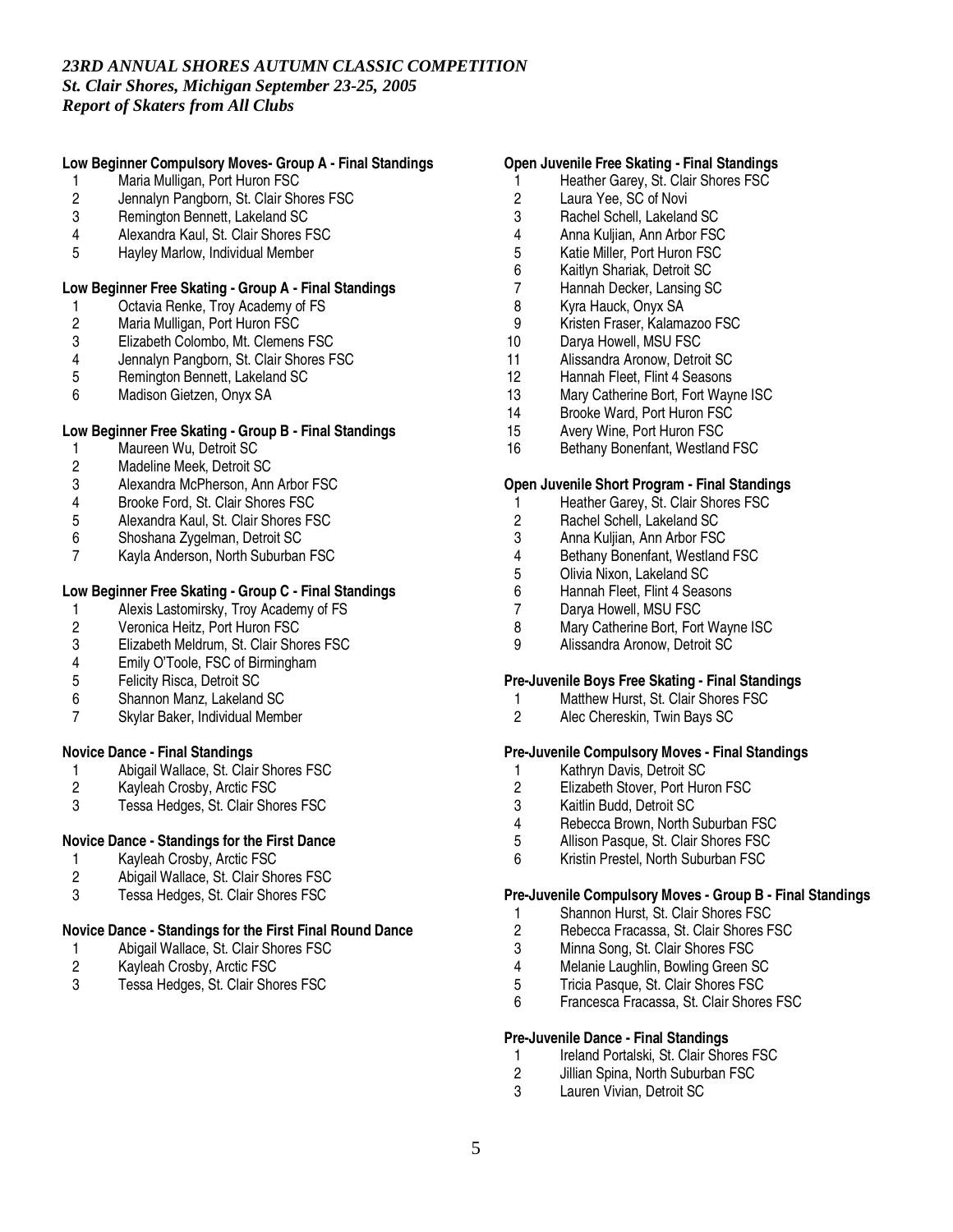# **Pre-Juvenile Dance - Standings for the First Dance**

- 1 Ireland Portalski, St. Clair Shores FSC<br>2 Jillian Spina. North Suburban FSC
- 2 Jillian Spina, North Suburban FSC<br>3 Lauren Vivian. Detroit SC
- Lauren Vivian, Detroit SC

### **Pre-Juvenile Dance - Standings for the First Final Round Dance**

- 1 Ireland Portalski, St. Clair Shores FSC
- 2 Jillian Spina, North Suburban FSC
- 3 Lauren Vivian, Detroit SC

# **Pre-Juvenile Free Skating - Group A - Final Standings**

- 1 Minna Song, St. Clair Shores FSC<br>2 Laura Perry, Detroit SC
- 2 Laura Perry, Detroit SC<br>3 Kelsev Walton, Detroit S
- 
- 3 Kelsey Walton, Detroit SC<br>4 Kyla Cools. St. Clair Shore
- 4 Kyla Cools, St. Clair Shores FSC<br>5 Elizabeth Stover. Port Huron FSC 5 Elizabeth Stover, Port Huron FSC<br>6 Gina DeSico. Detroit SC
- 
- 6 Gina DeSico, Detroit SC 7 Erica Miller, Onyx SA
- 8 Courtney Cameron, St. Clair Shores FSC<br>9 Sarah Pausch North Suburban FSC
- Sarah Pausch, North Suburban FSC
- 10 Francesca Fracassa, St. Clair Shores FSC

# **Pre-Juvenile Free Skating - Group B - Final Standings**

- 1 Taylor Graham, Onyx SA<br>2 Lauren Smith, Onyx SA
- 2 Lauren Smith, Onyx SA<br>3 Miranda Micallef. Detroit
- 
- 3 Miranda Micallef, Detroit SC
- 4 Alexandra Aldridge, Detroit SC<br>5 Ashley Orban. North Suburban Ashley Orban, North Suburban FSC
- 
- 6 Ashleigh Ostin, Farmington Hills FSC<br>7 Kelly Lenkevich. SC of Novi Kelly Lenkevich, SC of Novi
- 8 Gabrielle Anderson, Detroit SC
- 
- 9 Vera Barnwell, North Suburban FSC<br>10 Katie Krausman. Lakeland SC
- 10 Katie Krausman, Lakeland SC<br>11 Rebecca Brown. North Suburb
- 11 Rebecca Brown, North Suburban FSC<br>12 Rachel Jacobson, Port Huron FSC Rachel Jacobson, Port Huron FSC

### **Pre-Juvenile Free Skating - Group C - Final Standings**

- 1 Ashton Miller, Lansing SC<br>2 Rachel Hackett. St. Clair S
- 2 Rachel Hackett, St. Clair Shores FSC<br>3 Chenale Mackey. Westland FSC
- 3 Chenale Mackey, Westland FSC
- 4 Kathryn Davis, Detroit SC
- 5 Hannah Reister, Lansing SC
- 6 Ashley Berg, Lakeland SC
- 7 Jenny Wasik, Westland FSC<br>8 Kristin Prestel, North Suburba
- 8 Kristin Prestel, North Suburban FSC<br>9 Rebecca Kather. Lakeland SC
- 9 Rebecca Kather, Lakeland SC<br>10 Rebecca Fracassa. St. Clair SI
- Rebecca Fracassa, St. Clair Shores FSC
- 11 Chandler Barr, Detroit SC<br>12 Jennifer Johnson, Detroit
- Jennifer Johnson, Detroit SC

# **Pre-Juvenile Free Skating Championship - Final Standings**

- 1 Ashton Miller, Lansing SC<br>2 Chenale Mackev. Westlan
- 2 Chenale Mackey, Westland FSC<br>3 Laura Perry. Detroit SC
- Laura Perry, Detroit SC
- 4 Rachel Hackett, St. Clair Shores FSC<br>5 Minna Song, St. Clair Shores FSC
- 5 Minna Song, St. Clair Shores FSC<br>6 Miranda Micallef. Detroit SC
- Miranda Micallef, Detroit SC
- 7 Elizabeth Stover, Port Huron FSC
- 8 Lauren Smith, Onyx SA<br>9 Kelsev Walton, Detroit S
- 9 Kelsey Walton, Detroit SC
- 10 Ashley Orban, North Suburban FSC<br>11 Alexandra Aldridge, Detroit SC
- 11 Alexandra Aldridge, Detroit SC<br>12 Kyla Cools, St. Clair Shores FS
- 12 Kyla Cools, St. Clair Shores FSC<br>13 Tavlor Graham. Onvx SA
- Taylor Graham, Onyx SA
- 14 Kathryn Davis, Detroit SC
- 15 Hannah Reister, Lansing SC

#### **Pre-Juvenile Spins and Moves - Final Standings**

- 1 Shannon Hurst, St. Clair Shores FSC<br>2 Kaitlin Budd. Detroit SC
- 2 Kaitlin Budd, Detroit SC
- 3 Tricia Pasque, St. Clair Shores FSC
- 4 Rebecca Fracassa, St. Clair Shores FSC<br>5 Paige Pringle. St. Clair Shores FSC
- 
- 5 Paige Pringle, St. Clair Shores FSC<br>6 Emily Brzezicki. St. Clair Shores FSC
- 6 Emily Brzezicki, St. Clair Shores FSC
- 7 Mallory DeLuca, Farmington Hills FSC<br>8 Allison Pasque, St. Clair Shores FSC Allison Pasque, St. Clair Shores FSC

#### **Preliminary Boys Free Skating - Final Standings**

- 1 Shayne Kelly, Lansing SC<br>2 Joshua Leggett, Detroit SC
- 2 Joshua Leggett, Detroit SC
- 3 Stan Chizhikov, North Suburban FSC
- 4 Timothy Sterbenz, Detroit SC

#### **Preliminary Compulsory Moves - Group A - Final Standings**

- 1 Hannah Miller, Lansing SC<br>2 Miranda Caruso, St. Clair S
- 2 Miranda Caruso, St. Clair Shores FSC<br>3 Katie Butler. SA of Plymouth
- 3 Katie Butler, SA of Plymouth<br>4 Miranda Ehlers, Flint 4 Seaso
- 4 Miranda Ehlers, Flint 4 Seasons<br>5 Melanie Blaszkowski, St. Clair S
- 5 Melanie Blaszkowski, St. Clair Shores FSC

#### **Preliminary Compulsory Moves - Group B - Final Standings**

- 1 Jacqueline Gress, SA of Plymouth<br>2 Regan Tang. SC of Novi
- 2 Regan Tang, SC of Novi<br>3 Anais Baker. Lansing SC
- 3 Anais Baker, Lansing SC<br>4 Emily Brzezicki, St. Clair
- 4 Emily Brzezicki, St. Clair Shores FSC<br>5 Dorothy Cheng. Ann Arbor FSC
- 5 Dorothy Cheng, Ann Arbor FSC<br>6 Fmily Taylor South Dayton FSC
- Emily Taylor, South Dayton FSC

#### **Preliminary Dance - Final Standings**

- 1 Emily O'Toole, FSC of Birmingham<br>2 Shavla Whitfield, St. Clair Shores F.
- Shayla Whitfield, St. Clair Shores FSC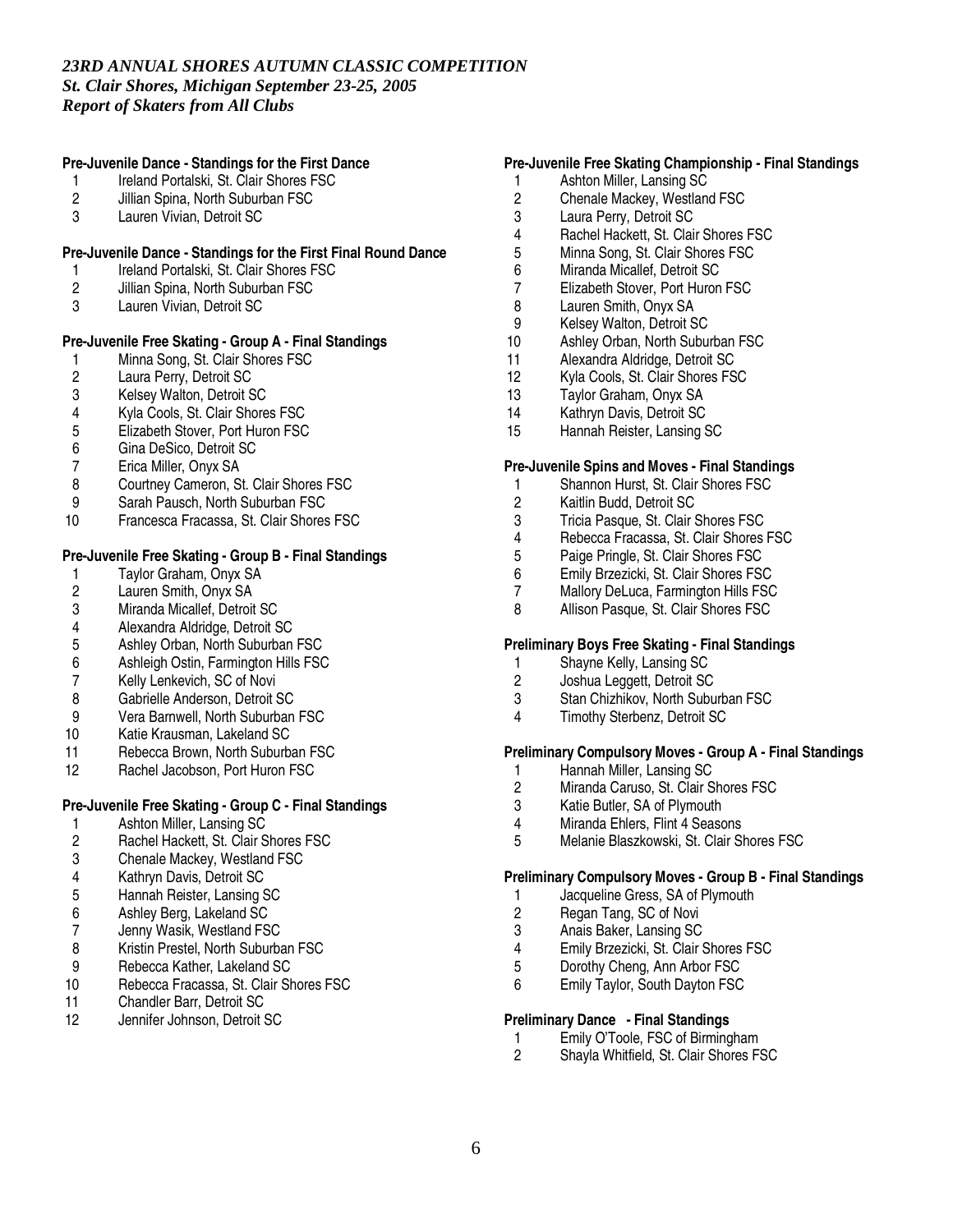# **Preliminary Dance - Standings for the First Dance**

- 1 Emily O'Toole, FSC of Birmingham<br>2 Shavla Whitfield, St. Clair Shores F.
- 2 Shayla Whitfield, St. Clair Shores FSC

### **Preliminary Dance - Standings for the First Final Round Dance**

- 1 Emily O'Toole, FSC of Birmingham<br>2 Shavla Whitfield, St. Clair Shores F.
- 2 Shayla Whitfield, St. Clair Shores FSC

# **Preliminary Free Skating - Group A: - Final Standings**

- 1 Carly Hagan, Lansing SC<br>2 Madison DeLuca, Farming
- 2 Madison DeLuca, Farmington Hills FSC<br>3 Melanie Laughlin, Bowling Green SC
- 3 Melanie Laughlin, Bowling Green SC<br>4 Anastasia Worthy, Detroit SC
- 4 Anastasia Worthy, Detroit SC<br>5 Leah Israel. Detroit SC
- Leah Israel, Detroit SC
- 6 Kaitlin Budd, Detroit SC
- 7 Melanie Blaszkowski, St. Clair Shores FSC

# **Preliminary Free Skating - Group B - Final Standings**

- 1 Regan Tang, SC of Novi<br>2 Jessica Nicosia, Detroit S
- 2 Jessica Nicosia, Detroit SC
- 3 Cecily Valdez, North Suburban FSC<br>4 Katie Butler. SA of Plymouth
- 
- 4 Katie Butler, SA of Plymouth<br>5 Paige Pringle, St. Clair Shore 5 Paige Pringle, St. Clair Shores FSC<br>6 Hannah Rickert, Lakeland SC
- 6 Hannah Rickert, Lakeland SC<br>7 Alexandra Zazula, Detroit SC
- 7 Alexandra Zazula, Detroit SC<br>8 Miranda Ehlers, Flint 4 Seaso
- Miranda Ehlers, Flint 4 Seasons

# **Preliminary Free Skating - Group C - Final Standings**

- 1 Ashley Rucha, Onyx SA<br>2 Merrick Jacob, Farmington
- 2 Merrick Jacob, Farmington Hills FSC
- 3 Brooke Siepierski, SC of Novi
- 4 Ellen Gabelmann, Farmington Hills FSC<br>5 Kathrvn Ceglarz, Westland FSC
- 5 Kathryn Ceglarz, Westland FSC<br>6 Kelsev Helwig, Farmington Hills
- 6 Kelsey Helwig, Farmington Hills FSC

# **Preliminary Limited Free Skating - Group A - Final Standings**

- 1 Miranda Caruso, St. Clair Shores FSC<br>2 Hannah Miller. Lansing SC
- 2 Hannah Miller, Lansing SC
- 3 Kelsey Kavulich, Troy Academy of FS<br>4 Anais Baker. Lansing SC
- 4 Anais Baker, Lansing SC<br>5 Jasmine Patrick, Troy Aca
- 5 Jasmine Patrick, Troy Academy of FS
- 6 Taylor Siecinski, St. Clair Shores FSC
- Erin Maki, Onyx SA

# **Preliminary Limited Free Skating - Group B - Final Standings**

- 1 Lindsey Ferguson, Detroit SC<br>2 Dorothy Cheng, Ann Arbor FS
- 2 Dorothy Cheng, Ann Arbor FSC<br>3 Jacqueline Gress, SA of Plymou
- 3 Jacqueline Gress, SA of Plymouth<br>4 Lauren Moser. SC of Novi
- 4 Lauren Moser, SC of Novi
- 5 Ashley Wojtylo, SC of Novi<br>6 Rebecca Sievewright, Lake
- 6 Rebecca Sievewright, Lakeland SC<br>7 Lauren Braun, Mt. Clemens FSC
- 7 Lauren Braun, Mt. Clemens FSC<br>8 Emily Taylor. South Dayton FSC
- 8 Emily Taylor, South Dayton FSC<br>9 Danielle Aldrich FSC of Birming
- Danielle Aldrich, FSC of Birmingham

### **Preliminary Moves and Spins - Final Standings**

- 1 Katie Butler, SA of Plymouth<br>2 Miranda Ehlers. Flint 4 Seasc
- 2 Miranda Ehlers, Flint 4 Seasons<br>3 Jacqueline Gress. SA of Plymout
- Jacqueline Gress, SA of Plymouth
- 
- 4 Pooja Kamani, SA of Plymouth<br>5 Patricia Devlin. Lakeland SC
- 5 Patricia Devlin, Lakeland SC<br>6 Danielle Aldridge, FSC of Bir Danielle Aldridge, FSC of Birmingham

### **Pre-Preliminary Boys Free Skating - Final Standings**

- 1 Jonathon Horton, North Suburban FSC<br>2 Brian Johnson, Detroit SC
- 2 Brian Johnson, Detroit SC<br>3 Stanley Mackey III, Westla
- 3 Stanley Mackey III, Westland FSC<br>4 Alexander Martin, Detroit SC
- 4 Alexander Martin, Detroit SC<br>5 Anthony Colombo. Mt. Cleme
- Anthony Colombo, Mt. Clemens FSC

# **Pre-Preliminary Compulsory Moves - Group A - Final Standings**

- 1 Ireland Portalski, St. Clair Shores FSC<br>2 Lauren Dumas, North Suburban FSC
- 2 Lauren Dumas, North Suburban FSC<br>3 Kellev Buc, Port Huron FSC
- 
- 3 Kelley Buc, Port Huron FSC<br>4 Megan Chandler Lansing SQ Megan Chandler, Lansing SC
- 5 Lauren Zisholz, Lansing SC
- 6 Rachel Bull, Onyx SA

# **Pre-Preliminary Compulsory Moves - Group B - Final Standings**

- 1 Kateleen Miado, Kalamazoo FSC<br>2 Madeleine York. North Suburban
- 2 Madeleine York, North Suburban FSC<br>3 Emily Falk. Port Huron FSC
- Emily Falk, Port Huron FSC
- 4 Paris Berry, St. Clair Shores FSC

# **Pre-Preliminary Compulsory Moves - Group C - Final Standings**

- 1 Pooja Kamani, SA of Plymouth
- 2 Leah Maniaci, St. Clair Shores FSC<br>3 Heather Baines. St. Clair Shores FS
- Heather Baines, St. Clair Shores FSC
- 4-TIE Donna Makela, St. Clair Shores FSC
- 4-TIE Sarah Jane Kenney, South Dayton FSC
- 6 Maura Villhauer, Lansing SC
- Anthony Colombo, Mt. Clemens FSC

#### **Pre-Preliminary Free Skating - Group A - Final Standings**

- 1 Emma St. John, Mt. Clemens FSC
- 2 Anastacia Torossian, Lakeland SC<br>3 Megan Haase, Detroit SC
- 3 Megan Haase, Detroit SC<br>4 Celine Lecocq Detroit SC
- 4 Celine Lecocq, Detroit SC<br>5 Shavla Whitfield. St. Clair
- 5 Shayla Whitfield, St. Clair Shores FSC
- 6 Ireland Portalski, St. Clair Shores FSC<br>7 Lauren Duman, North Suburban FSC
- Lauren Duman, North Suburban FSC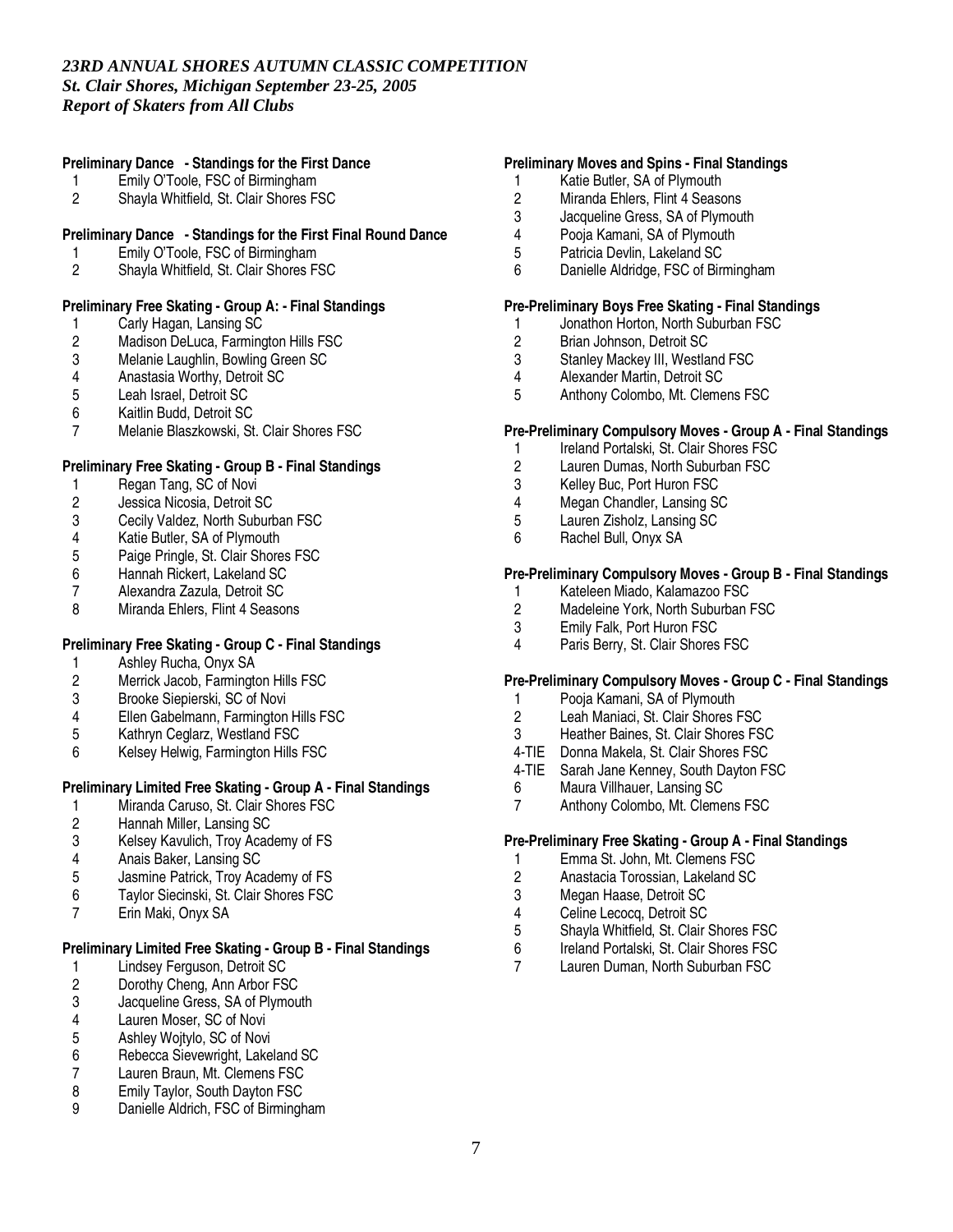# **Pre-Preliminary Free Skating - Group B - Final Standings**

- 1 Caitlin DeLuca, Detroit SC<br>2 Hannah Szajner, Lakeland
- 2 Hannah Szajner, Lakeland SC<br>3 Madeleine York. North Suburba
- Madeleine York, North Suburban FSC
- 4 Ashley Kersten, Detroit SC<br>5 Rachel Bull. Onvx SA
- 5 Rachel Bull, Onyx SA<br>6 Natalie Fireman. Detro
- 6 Natalie Fireman, Detroit SC
- 7 Grace Anderson, Detroit SC

### **Pre-Preliminary Free Skating - Group C - Final Standings**

- 1 Savannah Fish, Lakeland SC<br>2 Spencer Thomas, Detroit SC
- 2 Spencer Thomas, Detroit SC<br>3 Paris Berry, St. Clair Shores I
- 3 Paris Berry, St. Clair Shores FSC<br>4 Lauren Vivian Detroit SC
- Lauren Vivian, Detroit SC

### **Pre-Preliminary Free Skating - Group D - Final Standings**

- 1 Megan Russell, TSX Skating Academy<br>2 Mallory DeLuca, Farmington Hills FSC
- 2 Mallory DeLuca, Farmington Hills FSC<br>3 Kateleen Miado. Kalamazoo FSC
- 3 Kateleen Miado, Kalamazoo FSC
- 4 Jacquelyn Keller, Detroit SC
- 5 Rachel Branham, Detroit SC
- 6 Heather Baines, St. Clair Shores FSC
- 7 Samantha Cappello, FSC of Birmingham<br>8 Sarah Jane Kennev. South Davton FSC
- Sarah Jane Kenney, South Dayton FSC

# **Pre-Preliminary Free Skating - Group E - Final Standings**

- 1 Leah Maniaci, St. Clair Shores FSC<br>2 Grace Schmidt. North Suburban FSC
- 2 Grace Schmidt, North Suburban FSC
- 3 Pooja Kamani, SA of Plymouth
- Shlomit Brodie, Berkley Royal Blades FSC
- 5 Donna Makela, St. Clair Shores FSC
- 6 Cammy Henry, Lansing SC
- Maura Villhauer, Lansing SC

#### **Senior Dance - Final Standings**

- 1 Vanessa Wade, Arctic FSC<br>2 Jessica Swartz, Columbus F
- 2 Jessica Swartz, Columbus FSC

# **Senior Dance - Standings for the First Dance**

- 1 Vanessa Wade, Arctic FSC<br>2 Jessica Swartz, Columbus F
- 2 Jessica Swartz, Columbus FSC

#### **Senior Dance - Standings for the First Final Round Dance**

- 1 Vanessa Wade, Arctic FSC<br>2 Jessica Swartz, Columbus F
- 2 Jessica Swartz, Columbus FSC

### **Novice Men Final – Final**

1 Daniel Palmeri, St Clair Shores FSC 2 Trevor Young, Detroit SC 3 Tyler Fleming, Genesee FSC

# **Novice Ladies Championship**

 Sameena Sheikh, Detroit SC Regan Alsup, Detroit SC Shanda DeWitt, Detroit SC Melissa Bedell, SC of Novi Chelsea Miller, Arctic FSC Anna Strong, Detroit SC Anna Cobb, Lakeland SC Courtney Mueller, Detroit SC Holly Helzer, St Clair Shores FSC Kara Budner, St Clair Shores FSC Lauren Kelly, Twin Bay SC Meagan Marshall, Onyx Skating Academy

### **Novice Ladies A IR Final**

 Sameena Sheikh, Detroit SC Melissa Bedell, SC o f Novi Anna Cobb, Lakeland SC Anna Strong, Detroit SC Lauren Kelly, Twin Bay SC 6, Meagan Marshall, Onyx SA Nicole Bauer, Ann Arbor FSC Kendra Moyle, Arctic FSC

#### **Novice Ladies B IR Final**

 Shanda DeWitt, Detroit SC Regan Alsup, Detroit SC Courtney Mueller, Detroit SC Chelsea Miller, Arctic FSC Holly Helzer, St Clair Shores FSC Kara Budner, St Clair Shores FSC Justine Woodcum, Onyx SA Baileigh Heisler, Port Huron FSC Amanda Hrbacek, Detroit SC Claire Smyth, Lakeland SC Kimberly Whiteside, Detroit SC Carly Rabidue, Port Huron FSC

#### **Novice Pairs Final**

 Andrea Best, Detroit SC 1Trevor Young, Detroit SC Jaylyn Kelly, Lansing SC Gabe Woodruff, Lansing SC